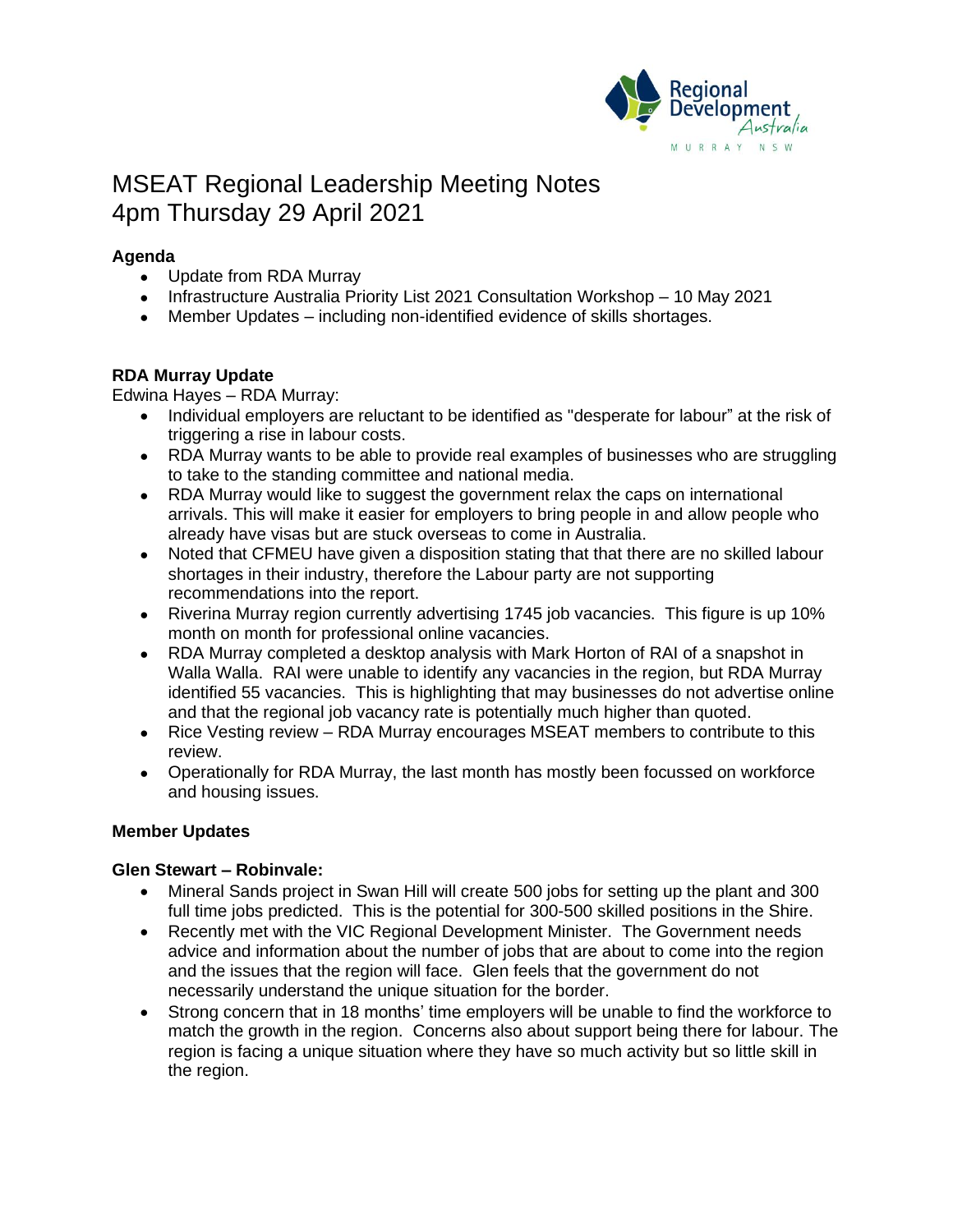

#### **Steve Donaghey – Master Builders:**

- CFMEU are pushing the line that there is no labour shortage. This may be partially true because in the metro commercial sector there has been a slight downturn. Domestic housing industry is the opposite - builders cannot get contractors or materials. Domestic and Commercial sectors are very different from each other and the impacts are very different.
- Housing concerned about the mental health in this industry after COVID-19 border shutdowns and then massive increase in turnover in the region. Seeing price increases in domestic construction e.g., trusses up 50%, Steel and concrete prices going up. These increases highlight how overactive the industry is now.

#### **Dan Brear – NSW Farmers**:

- Skilled labour shortage issues impact the mindset of deliverability. There is potential for Business Australia to amplify the issues around this this.
- Worthwhile supporting the Rice Vesting Review to ensure quality control and value of the Australian brand.
- 2016 submission excerpt from NFF: Under the Rice Marketing Act 1983, all rice produced in NSW is vested in the Rice Marketing Board of NSW. The current vesting period established by government proclamation will expire on 30 June 2017. The NFF supports a continuation of the current rice vesting arrangement. Vesting has proven to be in the best interests of rice farmers, continuously leading to higher-than-average prices for NSW-grown rice sold overseas. Rice vesting places no additional cost on domestic consumers since the domestic market for rice is deregulated and Australian producers face significant competition from imports.
- The NSW rice export industry has a relatively small size compared to international competitors. Through vesting, however, the NSW rice industry has been able to provide the business scale required to continuously invest in SunRice's product range, its' clean and green marketing, lower milling costs, and operational efficiencies. Moreover, the freight advantage through exporting rice.
- https://www.dpi.nsw.gov.au/ data/assets/pdf file/0004/1292836/Rice-Vesting-TOR[and-Information-Paper.pdf](https://www.dpi.nsw.gov.au/__data/assets/pdf_file/0004/1292836/Rice-Vesting-TOR-and-Information-Paper.pdf)

#### **Oliver McNulty – Balranald Shire Council:**

- Major issues in their region are housing and skills shortage. There is a huge amount of potential in the region, but we will not reap any reward from that potential without available labour and housing.
- There are currently 5 vacancies at manager level in council. They have interviewed 27 people in the last month but not filled one position. Instead, they are now advertising in NZ to find engineers. Aged care hostels in the region cannot get staff.
- Council have advised Sussan Ley, MP about issues and she informed they are discussing this at the federal level to try and streamline the process.
- Regional population will decline if we cannot provide skills and housing.
- Housing values have dropped \$100,000 in 2 years.

#### **Geoff Lowe – RDA Murray:**

• Local employment agency told him that there were working with an organisation who had identified executives who were willing to move from metro to our region but could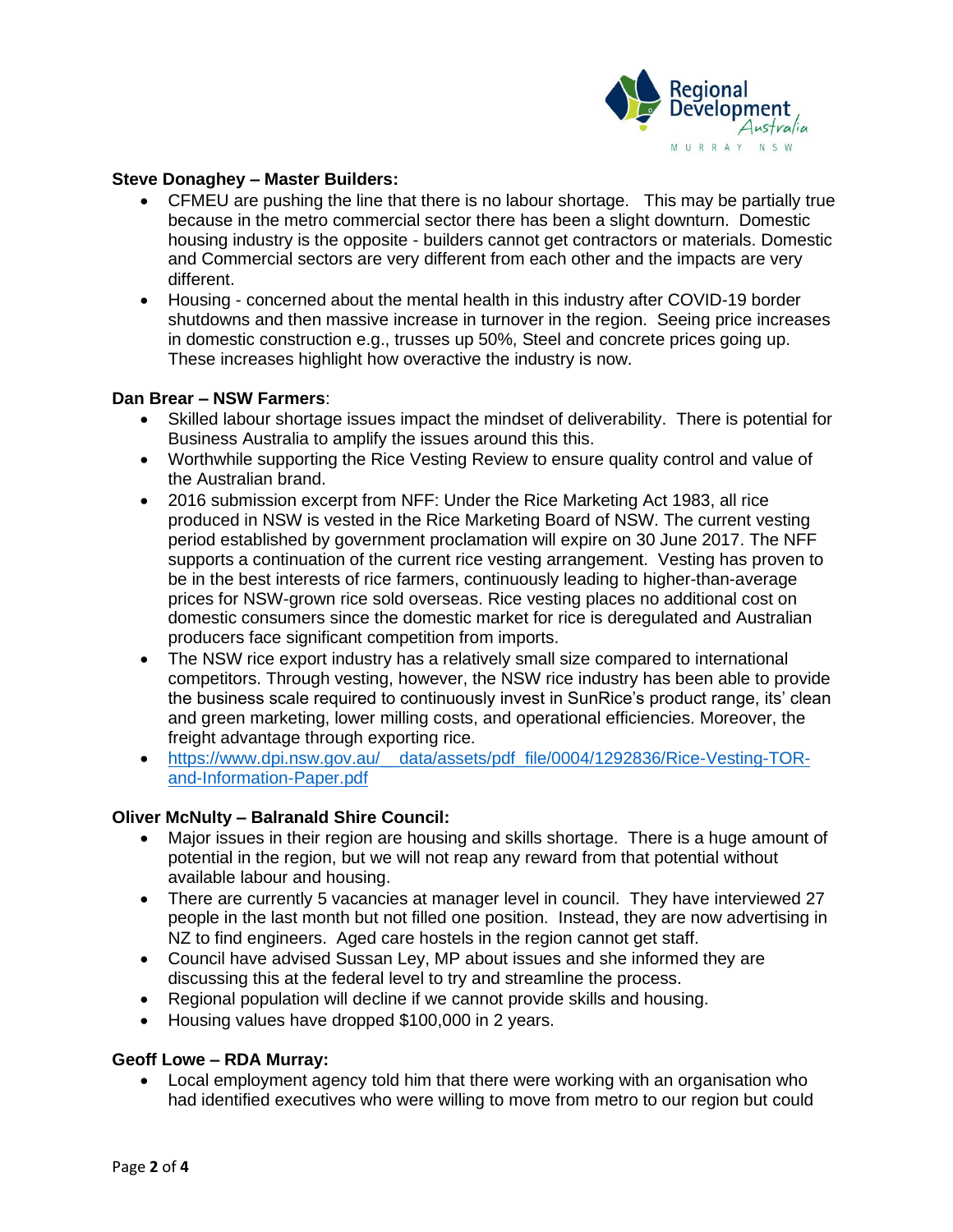

not get accommodation. As a result, that organisation have contracted builders themselves to building housing for those executives.

• To make the change work, we must solve the all the problems at the same time.

#### **Ray Davy – Balranald Shire Council:**

• Almond farming industry are still desperate for a location for more processing capability but cannot get commitment for funding until they find labour.

# **Chris Stern – Justin Clancy MP:**

- Noted that there are some discussions in both houses of parliament in the coming 2 weeks for NSW regarding skilled labour shortage and housing.
- Dine and discover vouchers "discover" uptake is slow and they e more vendors.
- 2021 community building grants programs open until end May. More info at [www.nsw.gov.au/cbp](http://www.nsw.gov.au/cbp)

# **Michael Pisasale - MIL:**

- MIL has 2 worries:
	- o 1. Government fee likely to increase soon by 10%. This increase will be passed on to irrigators.
	- o 2. Likely to be less water for production at the start of the season.
- Constructive solutions to these problems
	- $\circ$  1. Need a proactive solution in the basin plan guidelines to give huge relief to the community.
	- o 2. Working on getting water past the "choke". MIL is providing solutions for this.

#### **Gary Rodda - MLLS**:

• Agrees with what everyone has said about labour shortage. The sort of issues that others are seeing are also across professional NRM sector. More pressure is added on to that market each time a government recovery package comes out. The recovery packages work for the short-term but robs the industry of labour and skills in the long term as they move onto new recovery operations. Biosecurity officers and admin roles going unfilled at present.

# **Alex Anthony – MDBA and RDA Murray:**

- MDBA are recruiting into regions quite successfully but have been taking people away from other organisations rather than bringing new people into the region.
- It is difficult to recruit into the Goondiwindi region possibly because of drought.
- Current activities
	- $\circ$  Meeting with Murray River Strategy Group to talk about water issues in the southern NSW area.
	- o Sir Angus Houston Listening tours to Sunraysia in May.
	- $\circ$  MDBA is hosting a Regional Water conference in Griffith in June to discuss the outcomes of water reform.